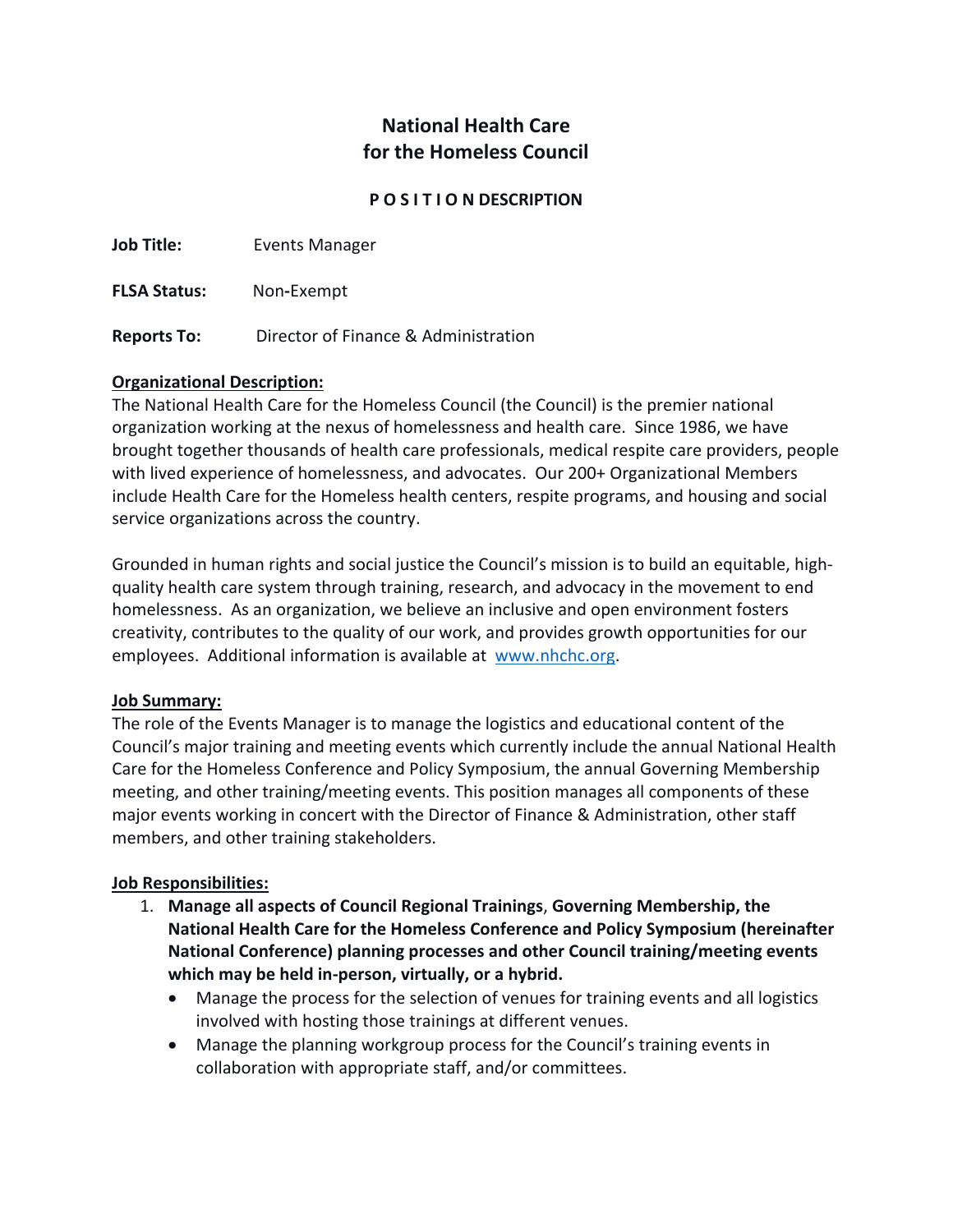- Develop criteria for proposal selection that helps ensure appropriate speaker diversity
- Develop and manage the National Conference solicitation, evaluation, and selection process for proposals for workshop sessions.
- Manage (and/or select) the software used for onsite sessions including registration, speaker center and user interface as needed.
- Manage the workshop presenters and sessions ensuring that all presenters have the information they need.
- Work with track lead to fill sessions when cancellations occur.
- Develop and implement overall pre-event and event schedules, including workshops, keynotes, site tours, poster sessions, roundtables, arts and entertainment, and special events.
- Create Run-of-Show for each event.
- Oversee the recruitment, training, and supervision of volunteers from the HCH field and students to assist with the National Conference in various capacities, such as assisting in registration, monitoring workshops, staffing resource tables and helping with site tours or other special events.
- In conjunction with the Administration and Advancement teams, ensure that the registration process, audio-visual equipment, session rooms, lodging arrangements for staff, and payments are completed.
- Work with the Director of Finance & Administration to develop budgets for all events.
- Evaluate the Food & Beverage needs for event and select appropriate package that is within budget.
- Coordinate with hotel, AV contractor and work with Council media staff on all AV needs.
- Work with the Advancement Team on Sponsorship and Exhibitor logistics and communications. Promote the event to the Council community and public.
- Provide content and proofread conference booklet in conjunction with Advancement Team.
- Recommend to management team health and safety protocols to implement as needed.
- Manage the logistics, communication and scheduling for select virtual trainings, Governing Membership, National Conference, and other Council events.
- 2. **Manage the CME/CE accreditation for the National Conference, Regional Training, and other in-person or virtual training events.**
	- Complete all applications for accrediting bodies relevant to the Council's training events.
	- Maintain communication with accrediting bodies before, during, and after each training event.
	- Ensure adherence to accrediting bodies' standards at the National Conference site.
	- Coordinate with staff and vendors to utilize CME/CE tracking software.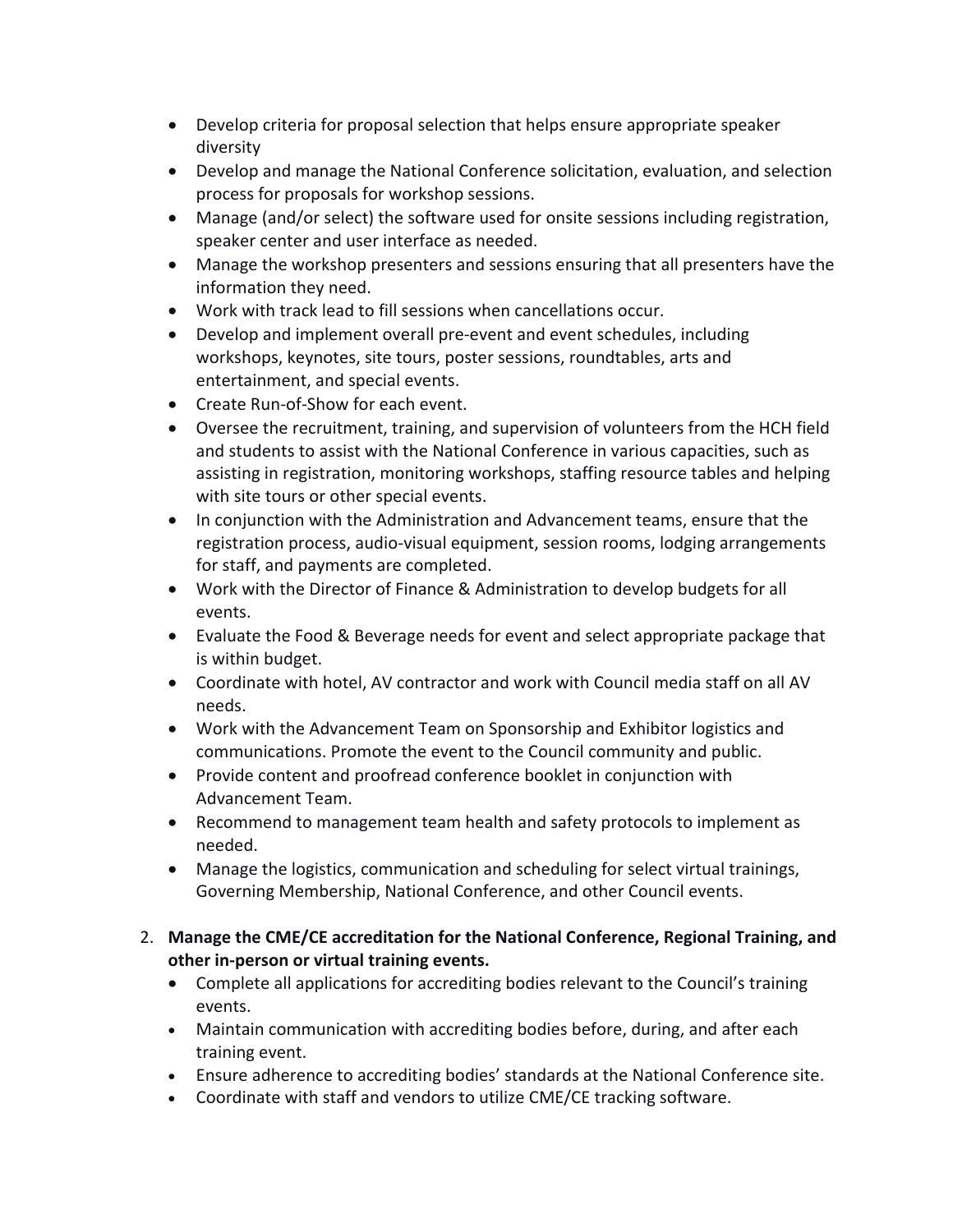- 3. **Act as the Council's representative at the National Conference to respond to and troubleshoot issues as they arise with the venue staff and/or Conference participants.**
	- Ensure Conference resource rooms and onsite logistics needs are taken care of.
	- Along with the Director of Finance & Administration, serve as Council liaison to the venue staff.
- **4. Manage all follow-up activities after the National Conference has concluded.**
	- Prepare an overall report of the Conference, including numbers of attendees at each workshop, results of the Conference evaluations, and recommendations based on lessons learned.
	- Ensure speakers receive thank-you letters for their roles in the Conference, evaluation results from their presentations, and agreed-upon speaker payments and reimbursements for costs, when appropriate.
- 5. **Manage the process for evaluating the quality of trainings and educational opportunities for the Council.**
	- Collaborate with Implementation Research Team to plan, coordinate, and evaluate workshop and training offerings at the National Conference, Regional Training, and/or other training/educational activities.
	- Collaborate with other Council teams to engage in quality improvement and performance improvement as needed.
	- Collaborate with appropriate staff on gathering information for evaluation of conference, regional trainings, and other trainings.
	- Develop the post conference evaluation report.
	- Develop the training section of the annual report for the CA.

# 6. **Other Duties**

- Lead staff in planning and development of activities, organizational retreats, and other meetings as assigned.
- Provide consultation to other National HCH Council staff regarding activities that may overlap with National conference and/or Governing Membership.
- Perform other duties as assigned.

# **Skills:**

- Strong interpersonal and social skills.
- Strong organizational skills.
- Self-motivated and able to work with minimal supervision.
- Mindful of task completion requirements and ability to adapt to a changing work environment.
- Able to communicate effectively with a variety of individuals and organizations.